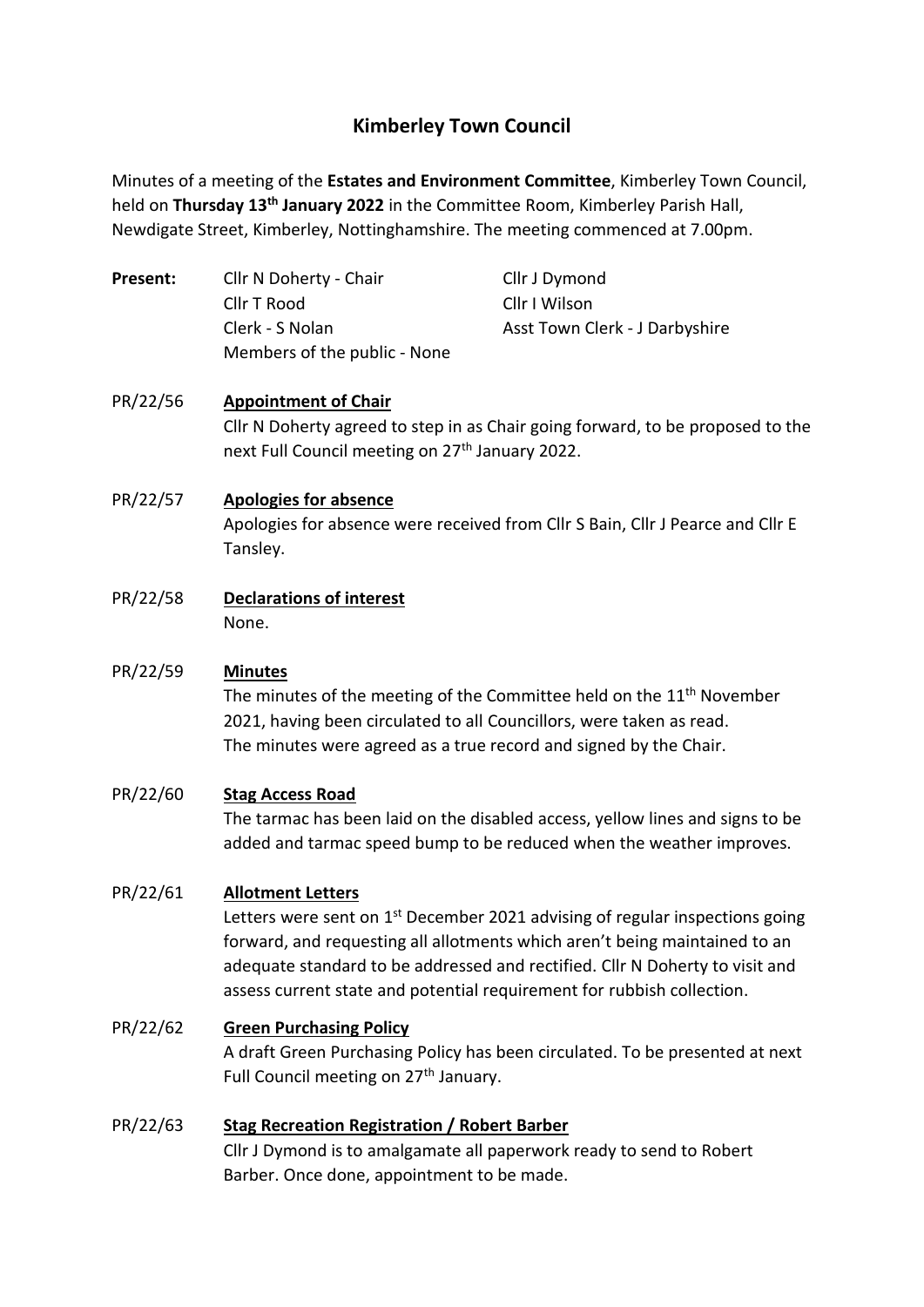# PR/22/64 **Public Question Time**

No public present.

## PR/22/65 **Grounds Maintenance Programme**

Footpath 33, opposite Roots, needs to be sorted by Nottingham County Council as and when needed.

Neil Coy is working through the list of jobs as appropriate.

Cllr N Doherty and Cllr T Mason are working on obtaining help for Neil Coy from the probation service. Neil Coy has previously stated he would be happy to supervise. Looking at feasibility. To bring any findings to the next Estates and Environment meeting.

Cllr I Wilson suggested getting back in contact with Steve Walters about the possibility of reinstating his contract for annual hedge cutting.

Jim to review Standing Orders to clarify whether 3 quotes are needed in all cases.

## PR/22/66 **Buildings Maintenance Programme**

The Clerk stated the issues with the Parish Hall signage have been rectified and that a grant has been applied for for the brickwork at the Chapel. Cllr T Rood is to obtain a price for the brickwork. The Clerk is to send a letter to the Listed Building Agency to keep them informed on maintenance activity. Going forward, annual check-ups need putting in place for all buildings. Further work is required to add the flats and the Chapel to the maintenance programme created by Cllr I Wilson. The check-ups are to be carried out by Neil Coy with support from some Councillors.

## PR/22/67 **Land Ownership Knowle Park**

Knowle Park is common land, with ownership split between Notts CC and 'Unowned'. Cllr J Dymond to attempt to clarify what is permitted on the land with his contact at Notts County Council and follow up on investigations carried out so far. Cllr J Dymond was thanked for the considerable work done so far.

## PR/22/68 **Land Ownership Millfield Allotments**

Millfield allotments are owned by Broxtowe Borough Council, they allow Kimberley Town Council to run the allotments. Kimberley Town Council to consider whether we should hand them back to Broxtowe as they are costing them money to maintain. The Clerk to obtain a copy of the lease agreement prior to any other action, for review at next Estates Meeting. Full Council to decide if we wish to continue to manage the allotments.